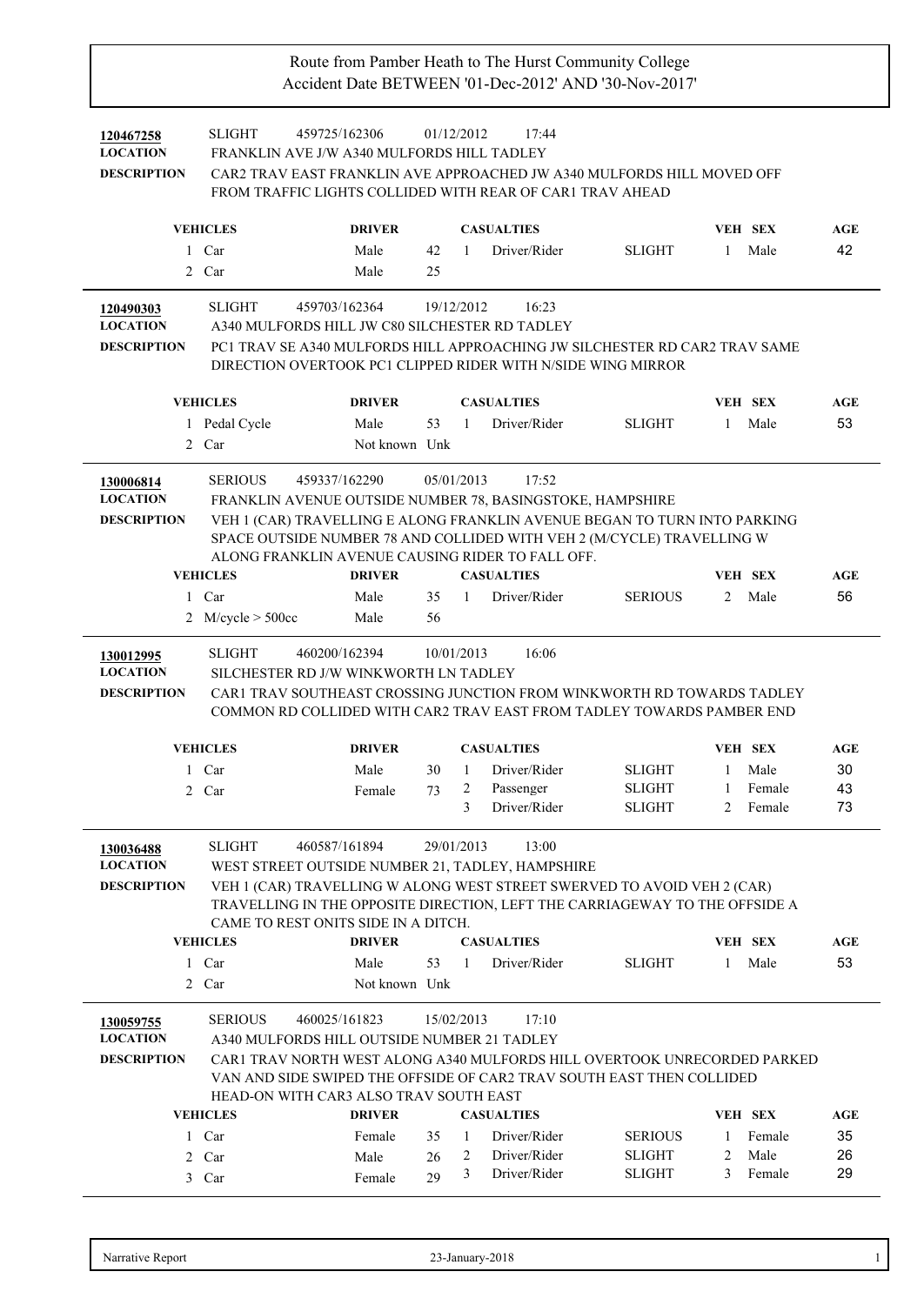| 130070596<br><b>LOCATION</b><br><b>DESCRIPTION</b> | <b>SERIOUS</b><br>SILCHESTER RD O/S NO 20 NR FOOTBALL PITCH TADLEY<br>M/C TRAV WEST TOWARDS TADLEY RIDER LOST CONTROL DUE TO ICY CONDITIONS RIDER<br>THEN PARTED FROM MACHINE                                                                  | 460120/162370 |            | 24/02/2013   | 01:26             |                |              |                |     |
|----------------------------------------------------|------------------------------------------------------------------------------------------------------------------------------------------------------------------------------------------------------------------------------------------------|---------------|------------|--------------|-------------------|----------------|--------------|----------------|-----|
|                                                    | <b>VEHICLES</b>                                                                                                                                                                                                                                | <b>DRIVER</b> |            |              | <b>CASUALTIES</b> |                |              | <b>VEH SEX</b> | AGE |
|                                                    | 1 M/cycle $\leq$ 50cc                                                                                                                                                                                                                          | Male          | 47         | $\mathbf{1}$ | Driver/Rider      | <b>SERIOUS</b> | 1            | Male           | 47  |
| 130071338<br><b>LOCATION</b><br><b>DESCRIPTION</b> | <b>SLIGHT</b><br>A340 MULFORDS HILL JW C80 SILCHESTER RD TADLEY<br>CAR1 TRAV NW A340 MULFORDS HILL TURNED RIGHT INTO SILCHESTER RD ACROSS PATH<br>OF AND COLLIDED WITH CAR2 TRAV SE A340 MULFORDS HILL                                         | 459723/162340 |            | 24/02/2013   | 20:00             |                |              |                |     |
|                                                    | <b>VEHICLES</b>                                                                                                                                                                                                                                | <b>DRIVER</b> |            |              | <b>CASUALTIES</b> |                |              | <b>VEH SEX</b> | AGE |
|                                                    | 1 Car                                                                                                                                                                                                                                          | Male          | 18         | $\mathbf{1}$ | Driver/Rider      | <b>SLIGHT</b>  | 2            | Male           | 17  |
|                                                    | 2 Car                                                                                                                                                                                                                                          | Male          | 17         | 2            | Passenger         | <b>SLIGHT</b>  | $\mathbf{1}$ | Female         | 17  |
| 130154169<br><b>LOCATION</b><br><b>DESCRIPTION</b> | <b>SLIGHT</b><br>FRANKLIN AVE W OF A340 MULFORDS HILL TADLEY?<br>P/C2 TRAV WEST FROM JUNCTION RIDER STOPPED DUE TO INCIDENT WITH DRIVER OF<br>CAR1 AT JUNCTION WITH SILCHESTER RD P/C2 THEN STRUCK IN REAR BY FOLLOWING<br>CAR <sub>1</sub>    | 459703/162303 |            | 29/04/2013   | 17:51             |                |              |                |     |
|                                                    | <b>VEHICLES</b>                                                                                                                                                                                                                                | <b>DRIVER</b> |            |              | <b>CASUALTIES</b> |                |              | VEH SEX        | AGE |
|                                                    | 1 Car                                                                                                                                                                                                                                          | Male          | 18         | $\mathbf{1}$ | Driver/Rider      | <b>SLIGHT</b>  | 2            | Male           | 40  |
|                                                    | 2 Pedal Cycle                                                                                                                                                                                                                                  | Male          | 40         |              |                   |                |              |                |     |
| 130274823                                          | <b>SERIOUS</b>                                                                                                                                                                                                                                 | 459998/161868 | 24/07/2013 |              | 08:45             |                |              |                |     |
| <b>LOCATION</b><br><b>DESCRIPTION</b>              | A340 MULFORDS HILL JW MILLERS RD TADLEY<br>CAR2 TRAV NORTH EAST ALONG MILLERS ROAD PULLED OUT ONTO A340 MULFORDS HILL<br>COLLIDED WITH NEARSIDE MC1 TRAV NORTH WEST ALONG A340 MULFORDS HILL RIDER<br>FELL FROM VEHICLE<br><b>VEHICLES</b>     | <b>DRIVER</b> |            |              | <b>CASUALTIES</b> |                |              | <b>VEH SEX</b> | AGE |
|                                                    |                                                                                                                                                                                                                                                | Male          | 17         | 1            | Driver/Rider      | <b>SERIOUS</b> | $\mathbf{1}$ | Male           | 17  |
|                                                    | 1 M/cycle 50 - 125cc<br>2 Car                                                                                                                                                                                                                  | Male          | 40         |              |                   |                |              |                |     |
| 130475387<br><b>LOCATION</b><br><b>DESCRIPTION</b> | <b>SERIOUS</b><br>NEW CHURCH ROAD AT JUNCTION WITH NEWTOWN, TADLEY, HAMPSHIRE<br>VEH 1 (CAR) TRAVELLING S ALONG NEW CHURCH ROAD WAS BLINDED BY LOW WINTER<br>SUN AND COLLIDED WITH CAS 1 (PEDESTRIAN) TRAVELLING SE ACROSS NEW CHURCH<br>ROAD. | 459303/162253 |            | 19/12/2013   | 12:15             |                |              |                |     |
|                                                    | <b>VEHICLES</b>                                                                                                                                                                                                                                | <b>DRIVER</b> |            |              | <b>CASUALTIES</b> |                |              | VEH SEX        | AGE |
|                                                    | 1 Car                                                                                                                                                                                                                                          | Female        | 60         | 1            | Pedestrian        | <b>SERIOUS</b> | 1            | Female         | 88  |
| 140045072<br><b>LOCATION</b><br><b>DESCRIPTION</b> | <b>SLIGHT</b><br>A340 MULFORDS HILL J/W BLAKES LN TADLEY<br>CAR2 TRAV SOUTHEAST APPROACHING JUNCTION FROM ALDERMASTON COLLIDED WITH<br>O/S OF CAR1 TURNING RIGHT FROM BLAKES LN TO TRAV NORTHWEST                                              | 459921/162016 |            | 07/02/2014   | 12:23             |                |              |                |     |
|                                                    | <b>VEHICLES</b>                                                                                                                                                                                                                                | <b>DRIVER</b> |            |              | <b>CASUALTIES</b> |                |              | VEH SEX        | AGE |
|                                                    | 1 Car                                                                                                                                                                                                                                          | Male          | 58         | 1            | Driver/Rider      | <b>SLIGHT</b>  | 1            | Male           | 58  |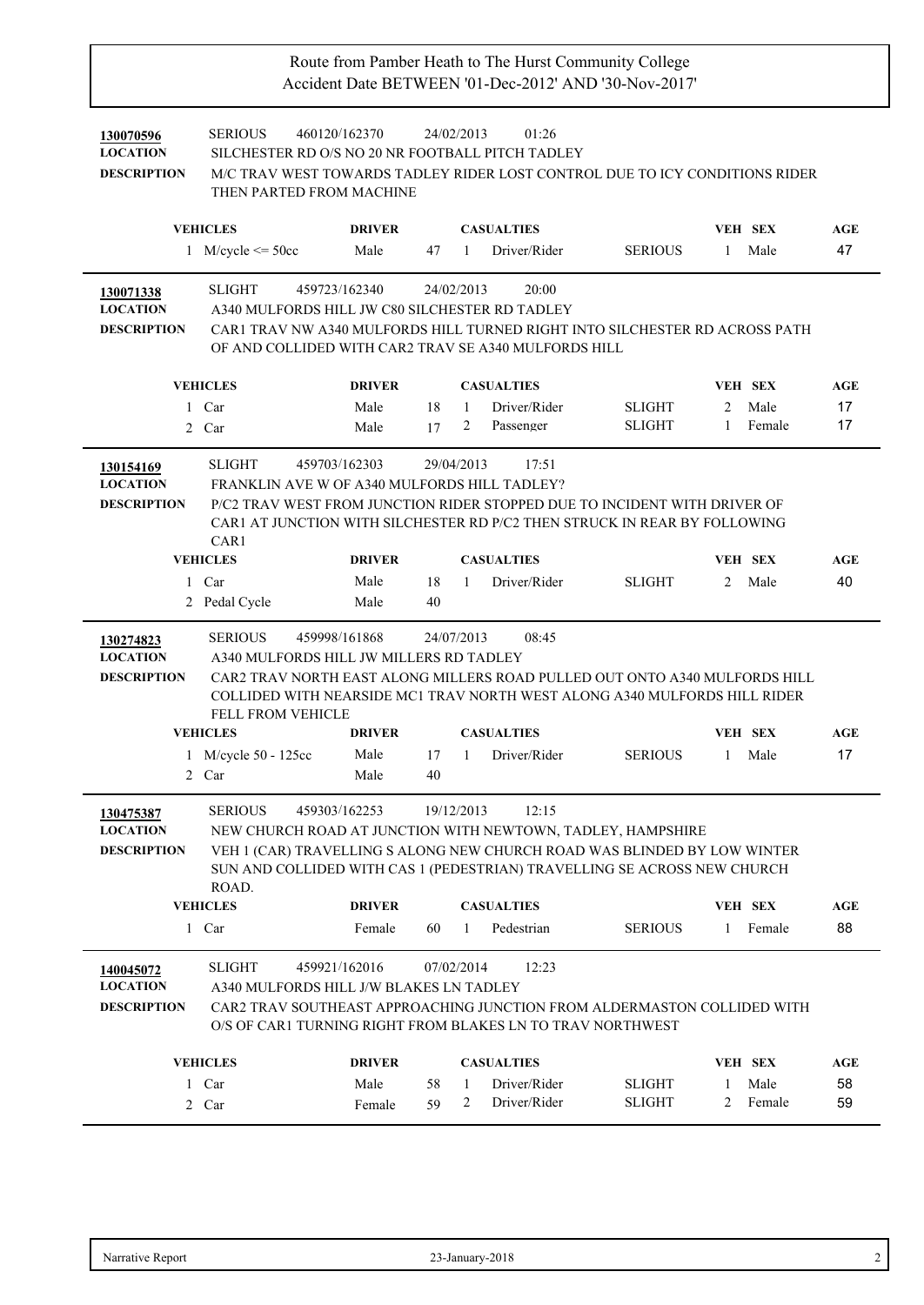| 140133085<br><b>LOCATION</b><br><b>DESCRIPTION</b> | <b>SLIGHT</b><br>458197/162427<br>WOODLANDS ROAD AT JUNCTION WITH PORTWAY, TADLEY, HAMPSHIRE<br>VEH 1 (M/CYCLE) TRAVELLING NE ALONG PROCEEDING ALONG WOODLANDS ROAD, FAILS<br>TO NEGOTIATE A LEFT HAND BEND AND THE RIDER FALLS OFF                                                                                              |                                        | 16/04/2014       |              | 05:58                                      |                |              |                          |           |
|----------------------------------------------------|----------------------------------------------------------------------------------------------------------------------------------------------------------------------------------------------------------------------------------------------------------------------------------------------------------------------------------|----------------------------------------|------------------|--------------|--------------------------------------------|----------------|--------------|--------------------------|-----------|
|                                                    | <b>VEHICLES</b>                                                                                                                                                                                                                                                                                                                  | <b>DRIVER</b>                          |                  |              | <b>CASUALTIES</b>                          |                |              | <b>VEH SEX</b>           | AGE       |
|                                                    | 1 M/cycle $> 500cc$                                                                                                                                                                                                                                                                                                              | Male                                   | 36               | $\mathbf{1}$ | Driver/Rider                               | <b>SLIGHT</b>  | 1            | Male                     | 36        |
|                                                    |                                                                                                                                                                                                                                                                                                                                  |                                        |                  |              |                                            |                |              |                          |           |
| 140276312<br><b>LOCATION</b><br><b>DESCRIPTION</b> | <b>SLIGHT</b><br>459720/162305<br>FRANKLIN AVE J/W A340 MULFORDS HILL TADLEY<br>STAT CAR1 FACING EAST AT TRAFFIC LIGHTS STRUCK IN REAR BY CAR2 WHICH WAS<br>SHUNTED BY FOLLOWING CAR3 THAT HAD EXITED DOCTOR'S SURGERY                                                                                                           |                                        | 01/08/2014       |              | 14:46                                      |                |              |                          |           |
|                                                    | <b>VEHICLES</b>                                                                                                                                                                                                                                                                                                                  | <b>DRIVER</b>                          |                  |              | <b>CASUALTIES</b>                          |                |              | <b>VEH SEX</b>           | AGE       |
|                                                    | 1 Car                                                                                                                                                                                                                                                                                                                            | Female                                 | 46               | 1            | Passenger                                  | <b>SLIGHT</b>  | 1            | Female                   | 8         |
|                                                    | 2 Car                                                                                                                                                                                                                                                                                                                            | Male                                   | 21               | 2            | Driver/Rider                               | <b>SLIGHT</b>  | 2            | Male                     | 21        |
|                                                    | 3 Car                                                                                                                                                                                                                                                                                                                            | Male                                   | 77               | 3            | Driver/Rider                               | <b>SLIGHT</b>  | 3            | Male                     | 77        |
| 140437700<br><b>LOCATION</b><br><b>DESCRIPTION</b> | <b>SLIGHT</b><br>461006/162036<br>PAMBER HEATH RD O/S PAMBER HEATH MEMORIAL HALL TADLEY<br>CAR1 TRAV NORTH PAMBER HEATH RD LOST CONTROL ON L/HAND BEND AND LEFT<br>C/WAY TO THE N/SIDE COLLIDING WITH A HEDGEROW                                                                                                                 |                                        | 08/12/2014       |              | 09:00                                      |                |              |                          |           |
|                                                    | <b>VEHICLES</b>                                                                                                                                                                                                                                                                                                                  | <b>DRIVER</b>                          |                  |              | <b>CASUALTIES</b>                          |                |              | <b>VEH SEX</b>           | AGE       |
|                                                    | 1 Car                                                                                                                                                                                                                                                                                                                            | Male                                   | 24               | $\mathbf{1}$ | Driver/Rider                               | <b>SLIGHT</b>  | -1           | Male                     | 24        |
| 140438120<br><b>LOCATION</b><br><b>DESCRIPTION</b> | <b>SLIGHT</b><br>458987/162332<br>FRANKLIN AVENUE AT JUNCTION WITH FRANKLIN AVENUE, TADLEY, HAMPSHIRE<br>VEH 1 (CAR) TRAVELLING W ALONG FRANKLIN AVENUE COLLIDED WITH THE REAR OF<br>VEH 2 (VAN) WHICH WAS PARKED AND UNATTENDED TO THE NEARSIDE, PUSHING VEH 2<br><b>FORWARDS A SHORT DISTANCE.</b><br><b>VEHICLES</b><br>1 Car | <b>DRIVER</b><br>Female                | 08/12/2014<br>23 | 1            | 14:00<br><b>CASUALTIES</b><br>Driver/Rider | <b>SLIGHT</b>  | 1            | <b>VEH SEX</b><br>Female | AGE<br>23 |
|                                                    | 2 Van/Goods $\leq$ 3.5t                                                                                                                                                                                                                                                                                                          | Male                                   | 61               |              |                                            |                |              |                          |           |
| 150032345                                          |                                                                                                                                                                                                                                                                                                                                  |                                        |                  |              |                                            |                |              |                          |           |
| <b>LOCATION</b><br><b>DESCRIPTION</b>              | SERIOUS 461011/162294<br>PAMBER HEATH RD O/S NUMBER 18A PAMBER HEATH<br>PED TRAV WEST ACROSS PAMBER HEATH RD IS STRUCK BY CAR1 TRAV NORTH PAMBER<br>HEATH RD CAUSING ADULT FEMALE PED TO BE THROWN ONTO CAR2 PARKED IN<br>UNDESIGNATED LAYBY ON WEST SIDE<br><b>VEHICLES</b><br>1 Car<br>2 Car                                   | <b>DRIVER</b><br>Male<br>Not known Unk | 28/01/2015<br>31 | 1            | 18:25<br><b>CASUALTIES</b><br>Pedestrian   | <b>SERIOUS</b> |              | VEH SEX<br>1 Female      | AGE<br>49 |
| 150170035<br><b>LOCATION</b><br><b>DESCRIPTION</b> | <b>SLIGHT</b><br>459846/162142<br>MULFORDS HILL J/W MOUNT PLEASANT TADLEY<br>CAR TRAV NORTHWEST FROM JUNCTION TOWARDS ALDERMASTON COLLIDED WITH<br>CHILD PED WHO RAN INTO C/WAY FROM FOOTWAY ON N/S<br><b>VEHICLES</b><br>1 Car                                                                                                  | <b>DRIVER</b><br>Male                  | 20/05/2015<br>64 | -1           | 16:48<br><b>CASUALTIES</b><br>Pedestrian   | <b>SLIGHT</b>  | $\mathbf{1}$ | <b>VEH SEX</b><br>Male   | AGE<br>14 |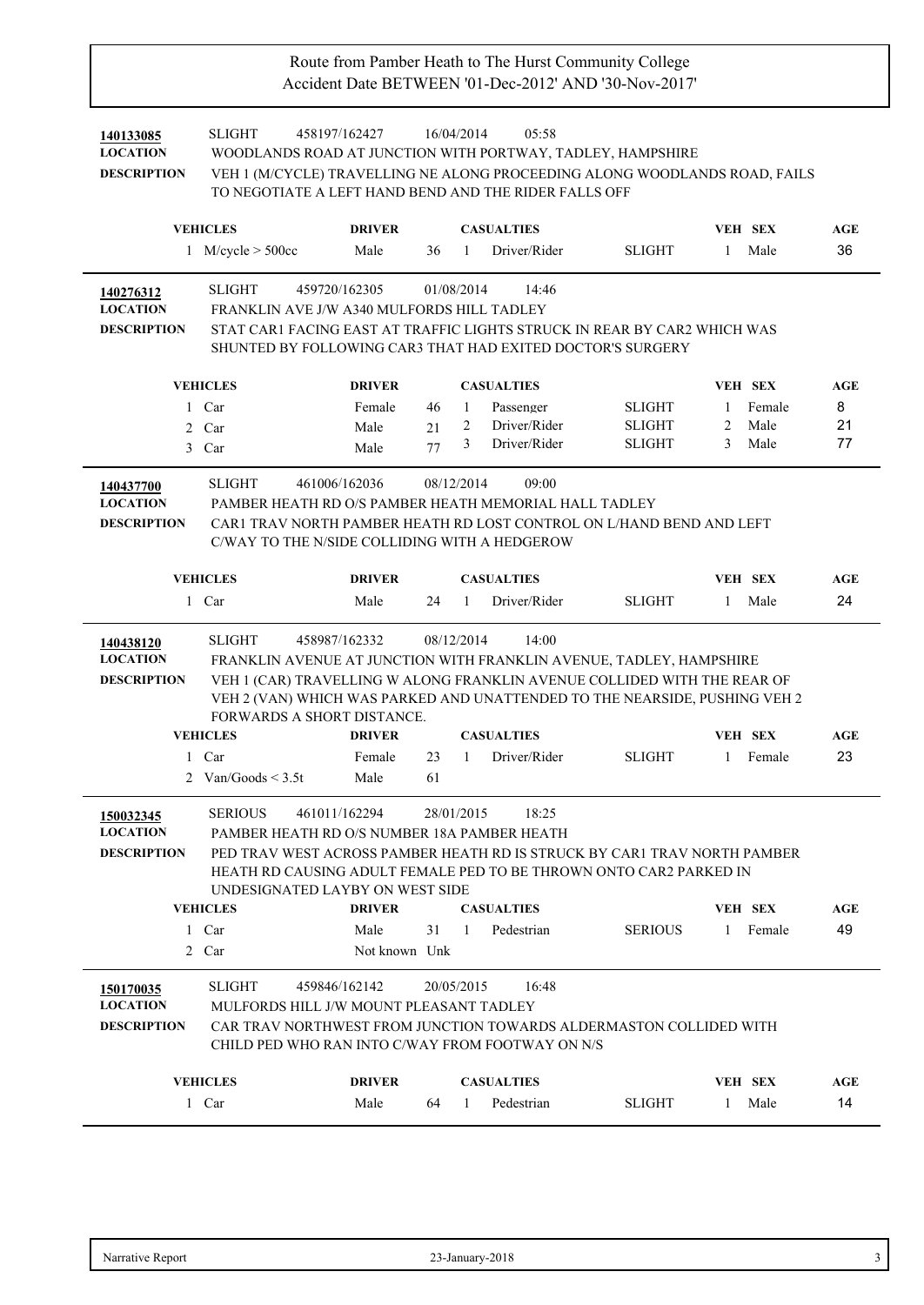| 150211359                    | <b>SLIGHT</b>                                                                                          | 459979/162361  |          | 22/06/2015                | 10:45        |               |              |                |     |
|------------------------------|--------------------------------------------------------------------------------------------------------|----------------|----------|---------------------------|--------------|---------------|--------------|----------------|-----|
| <b>LOCATION</b>              | SILCHESTER ROAD AT JUNCTION WITH SAINSBURYS, TADLEY, HAMPSHIRE                                         |                |          |                           |              |               |              |                |     |
| <b>DESCRIPTION</b>           | VEH 2 (CAR) TRAVELLING W ALONG SILCHESTER ROAD FAILED TO STOP FOR TRAFFIC                              |                |          |                           |              |               |              |                |     |
|                              | LIGHTS AND COLLIDED WITH OFFSIDE VEH 1 (CAR) TRAVELLING N AND TURNING RIGHT                            |                |          |                           |              |               |              |                |     |
|                              | ONTO SILCHESTER ROAD THROUGH GREEN LIGHT.                                                              |                |          |                           |              |               |              |                |     |
|                              | <b>VEHICLES</b>                                                                                        | <b>DRIVER</b>  |          | <b>CASUALTIES</b>         |              |               |              | <b>VEH SEX</b> | AGE |
|                              | 1 Car                                                                                                  | Male           | 62       | $\overline{1}$            | Driver/Rider | <b>SLIGHT</b> | $\mathbf{1}$ | Male           | 62  |
|                              | 2 Car                                                                                                  | Female         | 27       |                           |              |               |              |                |     |
| 150341612                    | <b>SLIGHT</b>                                                                                          | 460303/161417  |          | 02/10/2015                | 08:00        |               |              |                |     |
| <b>LOCATION</b>              | A340 MULFORDS HILL/NEW RD RBT TADLEY                                                                   |                |          |                           |              |               |              |                |     |
| <b>DESCRIPTION</b>           | CAR1 TRAV NORTHWEST NEG RBT STRUCK ON N/S BY CAR2 TRAV NORTHEAST ENTERING                              |                |          |                           |              |               |              |                |     |
|                              | RBT FROM NEW RD DRIVER OF CAR2 DAZZLED BY LOW SUN                                                      |                |          |                           |              |               |              |                |     |
|                              | <b>VEHICLES</b>                                                                                        | <b>DRIVER</b>  |          | <b>CASUALTIES</b>         |              |               |              | <b>VEH SEX</b> | AGE |
|                              | 1 Car                                                                                                  | Male           | 29       | $\mathbf{1}$<br>Passenger |              | <b>SLIGHT</b> | -1           | Female         | 29  |
|                              | 2 Car                                                                                                  | Female         | 57       |                           |              |               |              |                |     |
| 150393866                    | <b>SLIGHT</b>                                                                                          | 460139/161629  |          | 12/11/2015                | 13:00        |               |              |                |     |
| <b>LOCATION</b>              | A340 MULFORDS HILL J/W STEPHENS RD TADLEY                                                              |                |          |                           |              |               |              |                |     |
| <b>DESCRIPTION</b>           | CAR1 TURNING RIGHT TO TRAV NORTHEAST INTO STEPHENS RD COLLIDED WITH P/C2                               |                |          |                           |              |               |              |                |     |
|                              | TRAV SOUTHEAST APPROACHING JUNCTION FROM ALDERMASTON P/C2 MASKED BY                                    |                |          |                           |              |               |              |                |     |
|                              | UNRECORDED VAN ALSO TRAV SOUTHEAST                                                                     |                |          |                           |              |               |              |                |     |
|                              | <b>VEHICLES</b>                                                                                        | <b>DRIVER</b>  |          | <b>CASUALTIES</b>         |              |               |              | <b>VEH SEX</b> | AGE |
|                              | 1 Car                                                                                                  | Male           | 28       | -1                        | Driver/Rider | <b>SLIGHT</b> |              | 2 Female       | 17  |
|                              | 2 Pedal Cycle                                                                                          | Female         | 17       |                           |              |               |              |                |     |
| 160074221                    | <b>SLIGHT</b>                                                                                          | 460999/162463  |          | 20/02/2016                | 14:49        |               |              |                |     |
| <b>LOCATION</b>              | SILCHESTER ROAD AT JUNCTION WITH PAMBER HEATH ROAD, TADLEY, HAMPSHIRE                                  |                |          |                           |              |               |              |                |     |
| <b>DESCRIPTION</b>           | VEH 1 (CAR) TRAV W ALONG SILCHESTER ROAD CLIPPED THE NEARSIDE KERB, LOST                               |                |          |                           |              |               |              |                |     |
|                              | CONTROL AND COLLIDED WITH VEH 2 (CAR) TRAV E, FORCING VEH 2 OFF THE                                    |                |          |                           |              |               |              |                |     |
|                              | CARRIAGEWAY TO THE NEARSIDE. VEH 1 CONTINUED FORWARD AND HIT VEH 3 (CAR)<br>TRAV IN CONVOY WITH VEH 2. |                |          |                           |              |               |              |                |     |
|                              | <b>VEHICLES</b>                                                                                        | <b>DRIVER</b>  |          | <b>CASUALTIES</b>         |              |               |              | <b>VEH SEX</b> | AGE |
|                              | 1 Car                                                                                                  | Male           | 18       | $\mathbf{1}$              | Driver/Rider | <b>SLIGHT</b> |              | 2 Male         | 17  |
|                              | 2 Car                                                                                                  | Male           | 17       | Passenger<br>2            |              | <b>SLIGHT</b> | 3            | Female         | 17  |
|                              | 3 Car                                                                                                  | Male           | 18       | 3<br>Passenger            |              | <b>SLIGHT</b> | 3            | Female         | 15  |
|                              | <b>SLIGHT</b>                                                                                          | 458913/162337  |          | 09/03/2016                | 07:50        |               |              |                |     |
| 160096136<br><b>LOCATION</b> | FRANKLIN AVENUE AT JUNCTION WITH FRANKLIN AVENUE, TADLEY, HAMPSHIRE                                    |                |          |                           |              |               |              |                |     |
| <b>DESCRIPTION</b>           | VEH 1 (P/CYCLE) TRAVELLING W ALONG FRANKLIN AVENUE, FAILS TO GIVE WAY AND                              |                |          |                           |              |               |              |                |     |
|                              | TURNS RIGHT ONTO BISHOPSWOOD ROAD AS VEH 2 (VAN) TRAVELING N ALONG BISHOPS                             |                |          |                           |              |               |              |                |     |
|                              | WOOD ROAD TURNING RIGHT ONTO FRANKLIN AVENUE AND COLLIDES, CAUSING THE                                 |                |          |                           |              |               |              |                |     |
|                              | RIDER TO FALL OFF.                                                                                     |                |          |                           |              |               |              |                |     |
|                              | <b>VEHICLES</b>                                                                                        | <b>DRIVER</b>  |          | <b>CASUALTIES</b>         |              |               |              | <b>VEH SEX</b> | AGE |
|                              | 1 Pedal Cycle                                                                                          | Female         | 46       | $\mathbf{1}$              | Driver/Rider | <b>SLIGHT</b> | 1            | Female         | 46  |
|                              | 2 Van/Goods $\leq$ 3.5t                                                                                | Male           | 53       |                           |              |               |              |                |     |
| 160129071                    | <b>SLIGHT</b>                                                                                          | 459815/162210  |          | 04/04/2016                | 21:30        |               |              |                |     |
| <b>LOCATION</b>              | A340 MULFORDS HILL J/W SAINSBURY STORE TADLEY                                                          |                |          |                           |              |               |              |                |     |
| <b>DESCRIPTION</b>           | CAR1 TURNING RIGHT TO TRAV NORTHEAST TOWARDS SAINSBURY'S THROUGH GREEN                                 |                |          |                           |              |               |              |                |     |
|                              | LIGHT BUT NOT SHOWING GREEN FILTER ARROW COLLIDED WITH CAR2 TRAV SOUTHEAST                             |                |          |                           |              |               |              |                |     |
|                              |                                                                                                        |                |          |                           |              |               |              |                |     |
|                              | APPROACHING JUNCTION FROM ALDERMASTON                                                                  |                |          |                           |              |               |              |                |     |
|                              | <b>VEHICLES</b>                                                                                        | <b>DRIVER</b>  |          | <b>CASUALTIES</b>         |              |               |              | <b>VEH SEX</b> | AGE |
|                              | 1 Car<br>2 Car                                                                                         | Male<br>Female | 21<br>19 | 1<br>Passenger            |              | <b>SLIGHT</b> | -1           | Male           | 20  |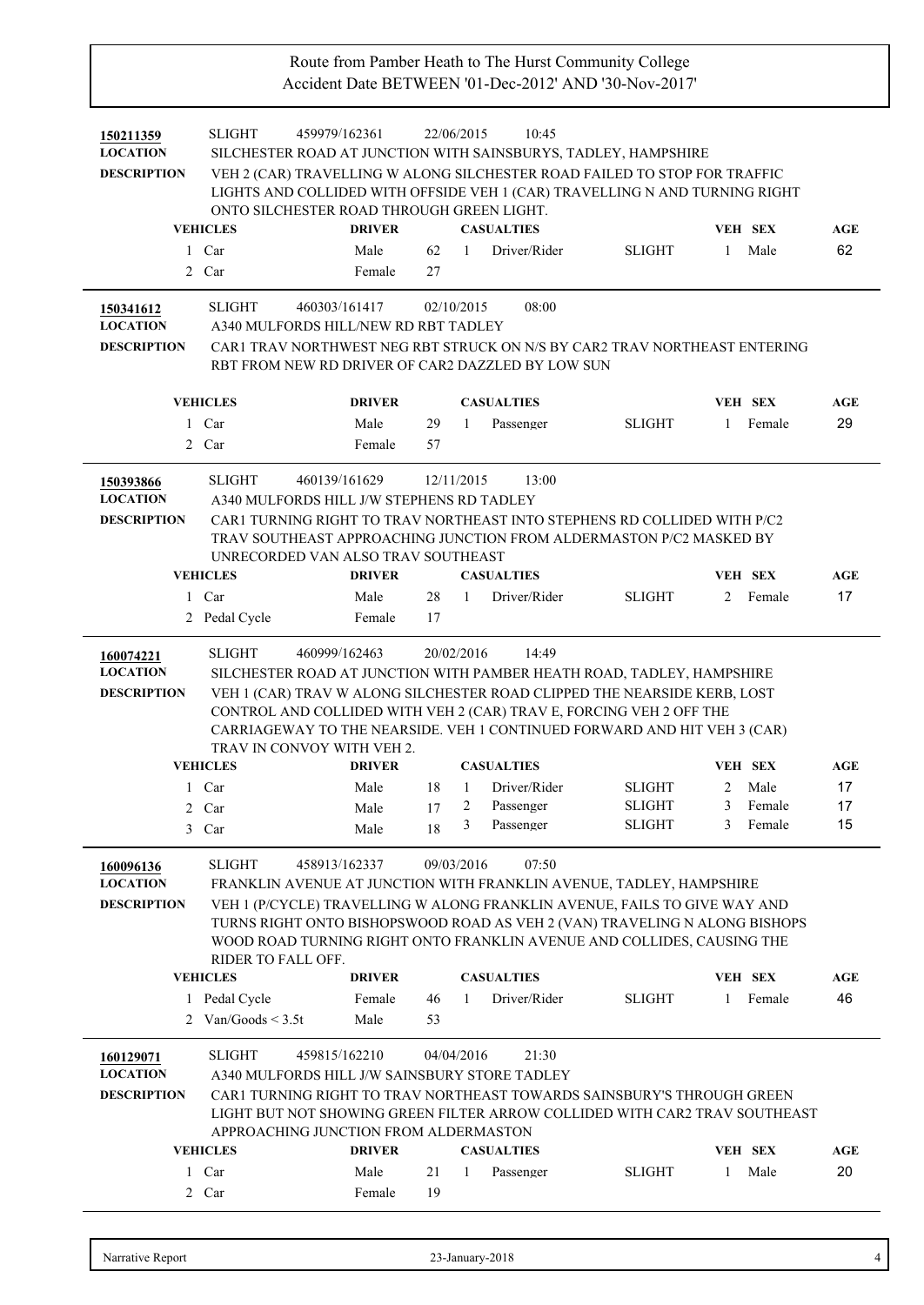| 160177708<br><b>LOCATION</b><br><b>DESCRIPTION</b>                   | 459850/162135<br><b>SERIOUS</b><br>A340 MULFORDS HILL JW MOUNT PLEASANT TADLEY<br>CAR1 TRAV SE A340 MULFORDS HILL TURNS RIGHT INTO MOUNT PLEASANT CUTTING THE<br>CORNER AND COLLIDING WITH M/C2 TRAV NE MOUNT PLEASANT HILL TURNING LEFT<br>ONTO A340 MULFORDS HILL.<br><b>VEHICLES</b>                                 | <b>DRIVER</b>                 | 12/05/2016             |              | 07:45<br><b>CASUALTIES</b>                 |                |                | <b>VEH SEX</b>  | <b>AGE</b>       |
|----------------------------------------------------------------------|-------------------------------------------------------------------------------------------------------------------------------------------------------------------------------------------------------------------------------------------------------------------------------------------------------------------------|-------------------------------|------------------------|--------------|--------------------------------------------|----------------|----------------|-----------------|------------------|
| $\mathbf{1}$                                                         | Car                                                                                                                                                                                                                                                                                                                     | Male                          | 57                     | 1            | Driver/Rider                               | <b>SERIOUS</b> | 2              | Male            | 24               |
|                                                                      | 2 M/Cycle Unknown cc                                                                                                                                                                                                                                                                                                    | Male                          | 24                     |              |                                            |                |                |                 |                  |
| 160295295<br><b>LOCATION</b><br><b>DESCRIPTION</b>                   | <b>SLIGHT</b><br>460627/161894<br>WEST STREET OUTSIDE NUMBER 24, TADLEY, HAMPSHIRE<br>VEH 2 (P/CYCLE) TRAVELLING S ACROSS WEST STREET ENTERED ROAD FROM BEHIND<br>BUSHES AND INTO PATH OF VEH 1 (CAR) TRAVELLING E ALONG WEST STREET, CAUSING<br>COLLISION.<br><b>VEHICLES</b>                                          | <b>DRIVER</b>                 | 07/08/2016             |              | 16:00<br><b>CASUALTIES</b>                 |                |                | <b>VEH SEX</b>  | AGE              |
|                                                                      |                                                                                                                                                                                                                                                                                                                         |                               |                        |              |                                            |                |                |                 |                  |
|                                                                      | 1 Car                                                                                                                                                                                                                                                                                                                   | Male                          | 73                     | $\mathbf{1}$ | Driver/Rider                               | <b>SLIGHT</b>  | $\overline{2}$ | Male            | 17               |
|                                                                      | 2 Pedal Cycle                                                                                                                                                                                                                                                                                                           | Male                          | 17                     |              |                                            |                |                |                 |                  |
| 160308208<br><b>LOCATION</b><br><b>DESCRIPTION</b>                   | <b>SERIOUS</b><br>460314/161411<br>A340 NEW RD RBT TADLEY HILL TADLEY<br>CAR1 TRAV NW A340 TADLEY HILL ENTERED RBT AND COLLIDED WITH N/SIDE OF CAR2<br><b>TRAV SW NEG RBT</b>                                                                                                                                           |                               | 17/08/2016             |              | 08:05                                      |                |                |                 |                  |
|                                                                      | <b>VEHICLES</b>                                                                                                                                                                                                                                                                                                         | <b>DRIVER</b>                 |                        |              | <b>CASUALTIES</b>                          |                |                | <b>VEH SEX</b>  | AGE              |
|                                                                      | 1 Car                                                                                                                                                                                                                                                                                                                   | Male                          | 83                     | $\mathbf{1}$ | Driver/Rider                               | <b>SERIOUS</b> | $\overline{2}$ | Male            | 29               |
| $\overline{2}$                                                       | Car                                                                                                                                                                                                                                                                                                                     | Male                          | 29                     |              |                                            |                |                |                 |                  |
| 160420441<br><b>LOCATION</b><br><b>DESCRIPTION</b>                   | 460320/161406<br><b>SLIGHT</b><br>A340 NEW RD RBT TADLEY HILL TADLEY<br>CAR1 TRAV NW A340 TADLEY HILL SLOWED FOR RBT AT NEW RD. CAR2 FAILED TO SLOW<br>AND COLLIDED WITH REAR OF CAR1                                                                                                                                   |                               | 07/11/2016             |              | 08:30                                      |                |                |                 |                  |
|                                                                      | <b>VEHICLES</b>                                                                                                                                                                                                                                                                                                         | <b>DRIVER</b>                 |                        |              | <b>CASUALTIES</b>                          |                |                | <b>VEH SEX</b>  | AGE              |
|                                                                      | 1 Car                                                                                                                                                                                                                                                                                                                   | Male                          | 26                     | $\mathbf{1}$ | Driver/Rider                               | <b>SLIGHT</b>  | $\mathbf{1}$   | Male            | 26               |
|                                                                      | 2 Car                                                                                                                                                                                                                                                                                                                   | Not known Unk                 |                        |              |                                            |                |                |                 |                  |
| 44170153448<br><b>LOCATION</b><br><b>DESCRIPTION</b><br>2            | <b>SERIOUS</b><br>460037/161804<br>A340 MULFORDS HILL JW THE LANE TADLEY<br>CAR2 TRAV NE THE LANE TURNS RIGHT ONTO A340 MULFORDS HILL AFTER BEING LET<br>OUT BY UNRECORDED VAN TRAV NW. CAR2 COLLIDES WITH M/C1 TRAV NW A340<br>MULFORDS HILL AND OVERTAKING TRAFFIC.<br><b>VEHICLES</b><br>1 M/cycle $> 500$ cc<br>Car | <b>DRIVER</b><br>Male<br>Male | 25/04/2017<br>27<br>21 | -1           | 07:26<br><b>CASUALTIES</b><br>Driver/Rider | <b>SERIOUS</b> | $\mathbf{1}$   | VEH SEX<br>Male | <b>AGE</b><br>27 |
| 44170411186<br><b>LOCATION</b><br><b>DESCRIPTION</b><br>$\mathbf{1}$ | <b>SERIOUS</b><br>461045/162471<br>SILCHESTER ROAD AT JUNCTION WITH PAMBER HEATH, HAMPSHIRE<br>VEH 1 (CAR) TRAVELLING E ALONG SILCHESTER ROAD LOST CONTROL CAUSING VEH TO<br>SPIN AND OVERTURN, LEAVING THE CARRIAGEWAY TO THE OFFSIDE COLLIDING WITH<br><b>HEDGE OF NUMBER 2</b><br><b>VEHICLES</b><br>Car             | <b>DRIVER</b><br>Male         | 22/10/2017<br>26       | 1            | 20:00<br><b>CASUALTIES</b><br>Driver/Rider | <b>SERIOUS</b> | 1              | VEH SEX<br>Male | AGE<br>26        |